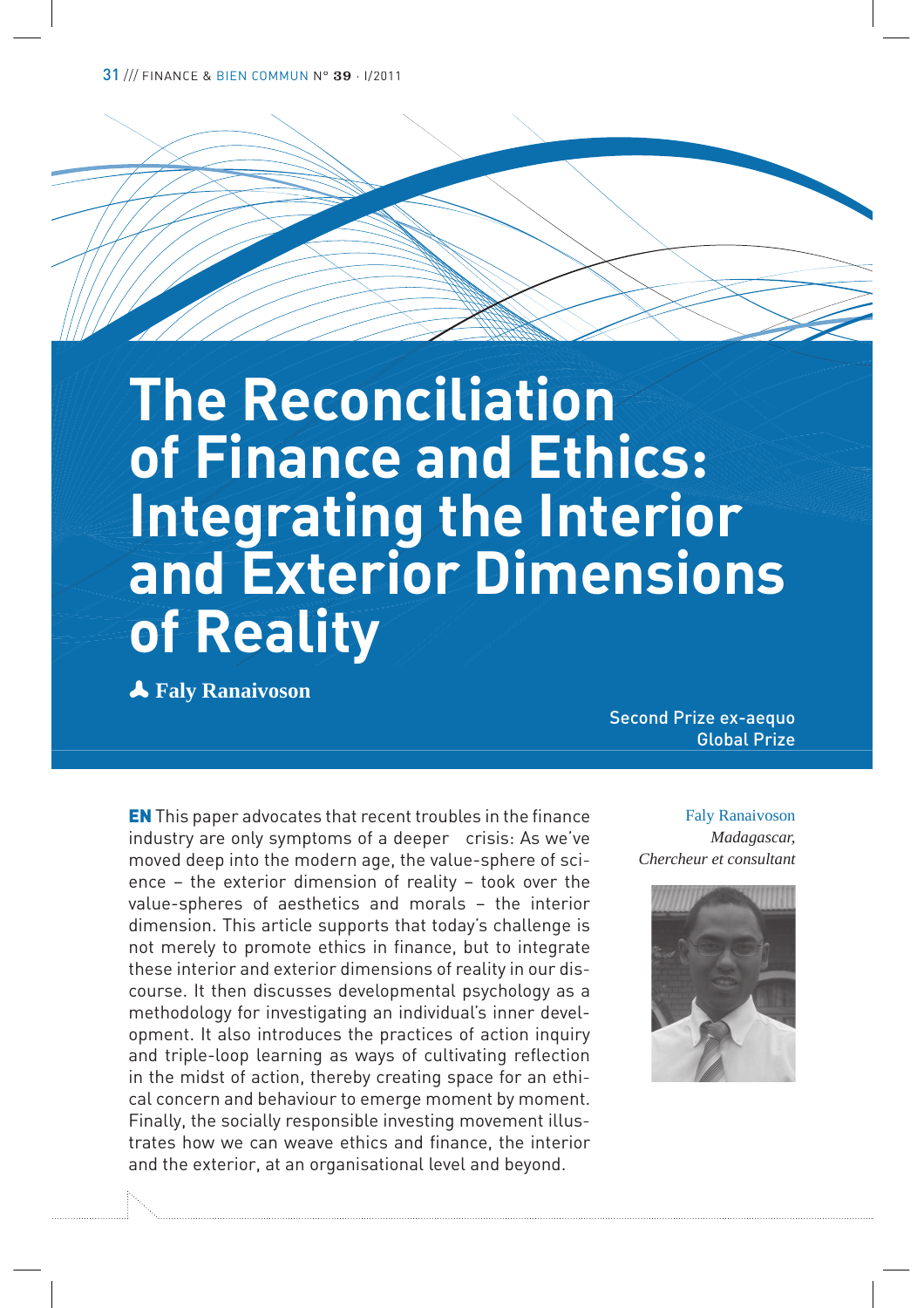FR Cet article préconise que les récents troubles dans le secteur de la finance ne sont que les symptômes d'une crise plus profonde. Comme nous nous sommes immergés dans l'ère moderne, la valeur-sphère de la science - la dimension extérieure de la réalité - a repris les sphères de valeur de l'esthétique et la morale - la dimension intérieure. Cet article soutient que le défi aujourd'hui n'est pas seulement de promouvoir l'éthique en finance, mais d'intégrer les dimensions intérieure et extérieure de la réalité dans notre discours. Il aborde ensuite la psychologie du développement en tant que méthodologie d'enquête sur le développement intérieur de l'individu. Il introduit également les pratiques d'enquête et d'action d'apprentissage en triple boucle comme des moyens de cultiver la réflexion dans le milieu de l'action, créant ainsi un espace pour une préoccupation et un comportement éthiques qui émergent à chaque instant. Enfin, le mouvement des investissements socialement responsables illustre comment nous pouvons tisser l'éthique et la finance, l'intérieur et l'extérieur, à un niveau organisationnel et au-delà.

> Finance and... ethics. As you see these two words next to each other, you may feel some tension, or even a slight discomfort. Or you may even smile coyly, thinking they do not belong together. You may spontaneously remember the global financial crisis and shake your head in disbelief thinking of the damages that are still felt across nations and organisations. Or you may belong to a large portion of the population that does not trust institutions, corporations, politics, business people and finance professionals. Even before the crisis reached its pinnacle, a U.S. Roper poll conducted in 2005 showed that close to three quarters of respondents believed wrongdoing was widespread in industry. Only 2% felt that leaders of large firms were "very trustworthy." Recent events have certainly not improved their image.

> In this paper, I will attempt to convey that what I've just described are only symptoms of a much deeper issue. We succeeded at building a global framework of scientific, industrial, financial, economic, and informational systems. Yet, we lost meaning, value, and ethics in the process.

> By holding both finance and ethics in my consciousness, I feel an invitation, an invitation to recover what has been broken, to integrate what has been fragmented. I extend this invitation to finance professionals - who are usually very at ease with the tangibles - to explore the intangibles and to integrate the world of the visible and the world of the invisible.

## **Derivatives Gone Mad**

Indeed, we did master the technical or *exterior* dimension of doing business and finance. I'll just use the example of derivatives to illustrate this point.

Nous avons réussi à construire un cadre global des systèmes scientifiques, industriels, financiers, économiques et informationnels. Pourtant, nous avons perdu le sens, la valeur et l'éthique dans le processus.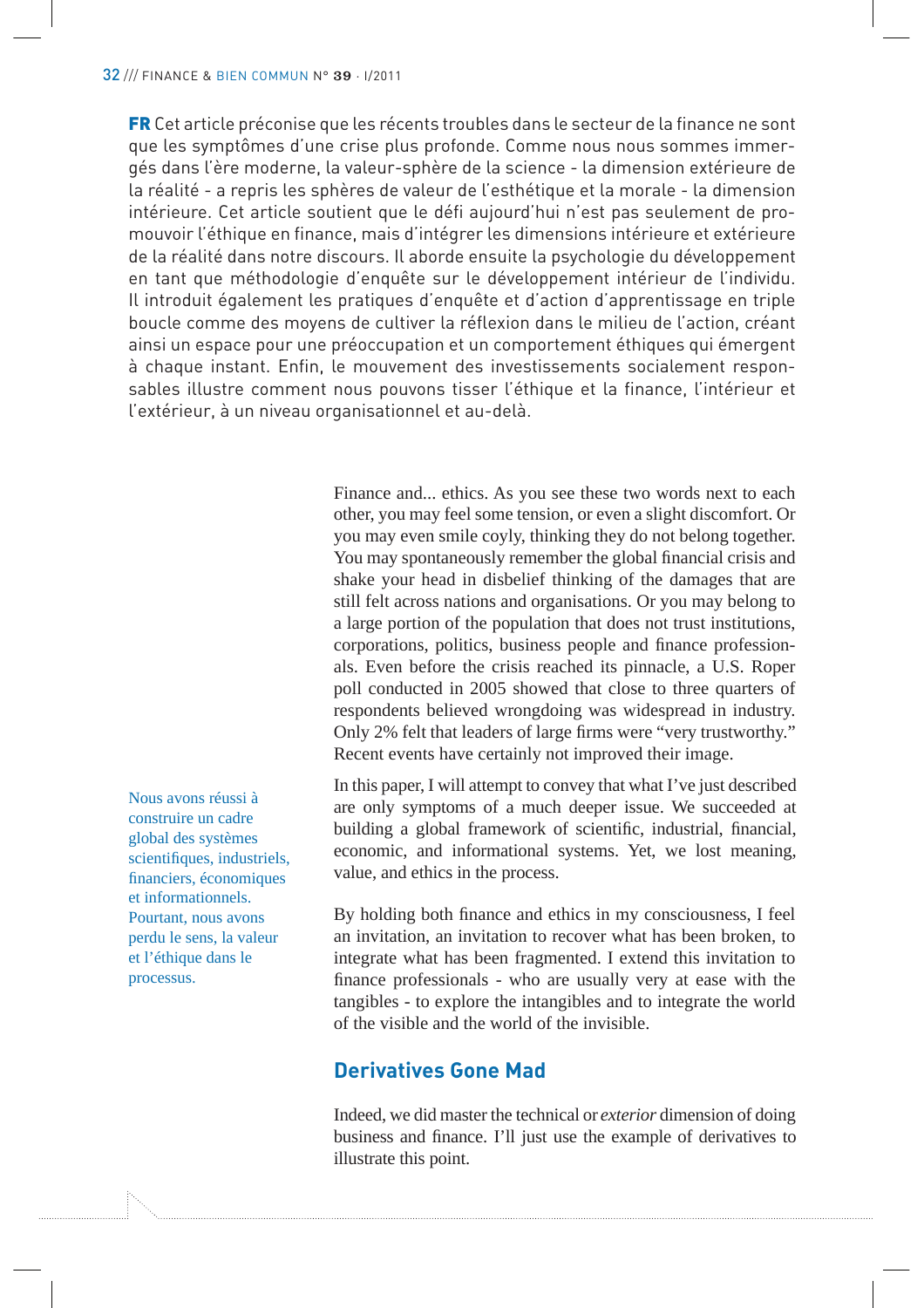The derivatives market has grown from \$100 trillion to \$500 trillion in 2007. According to Wikipedia, "the total world derivatives market has been estimated at about \$791 trillion face or nominal value, that's 11 time the size of the entire world economy" (http://en.wikipedia.org/wiki/Stock\_market). In July 2008, the Jutia Group reported that global derivatives had reached more than one quadrillion dollars (that's one followed by 15 zeroes!): \$548 Trillion in listed credit derivatives and \$596 trillion in notional/OTC derivatives. And if these raw numbers still do not talk to you, just take a look at the following graph:

Selon Wikipedia, « le marché des dérivés sur le plan global a été estimé à environ \$ 791 trillions en valeur nominale, c'est 11 fois la taille de l'économie mondiale tout entière ».



Very much like Dr. Frankenstein, we have designed our very own monster and it is now getting out of hand. William H. Gross founder of Pimco, a global investment management firm, employed the term "shadow banking system" to describe the system whereby "derivatives are a means to creating money outside the usual central bank boundaries, simply because they're bilateral contracts between institutions or companies." (http://www.marketwatch. com/story/derivatives-are-the-new-ticking-time-bomb)

And Warren Buffet almost compared the highly technically sophisticated financial engineers who developed derivatives to mad scientists designing a nuclear bomb when he wrote in his 2002 letter to Berkshire shareholders: "We try to be alert to any sort of mega-catastrophe risk, and that posture may make us unduly appreciative about the burgeoning quantities of longterm derivatives contracts and the massive amount of *uncollateralized* receivables that are growing alongside. In our view, however, derivatives are financial weapons of mass destruction, carrying danger that, while now latent, are potentially lethal."

We know the rest of the story...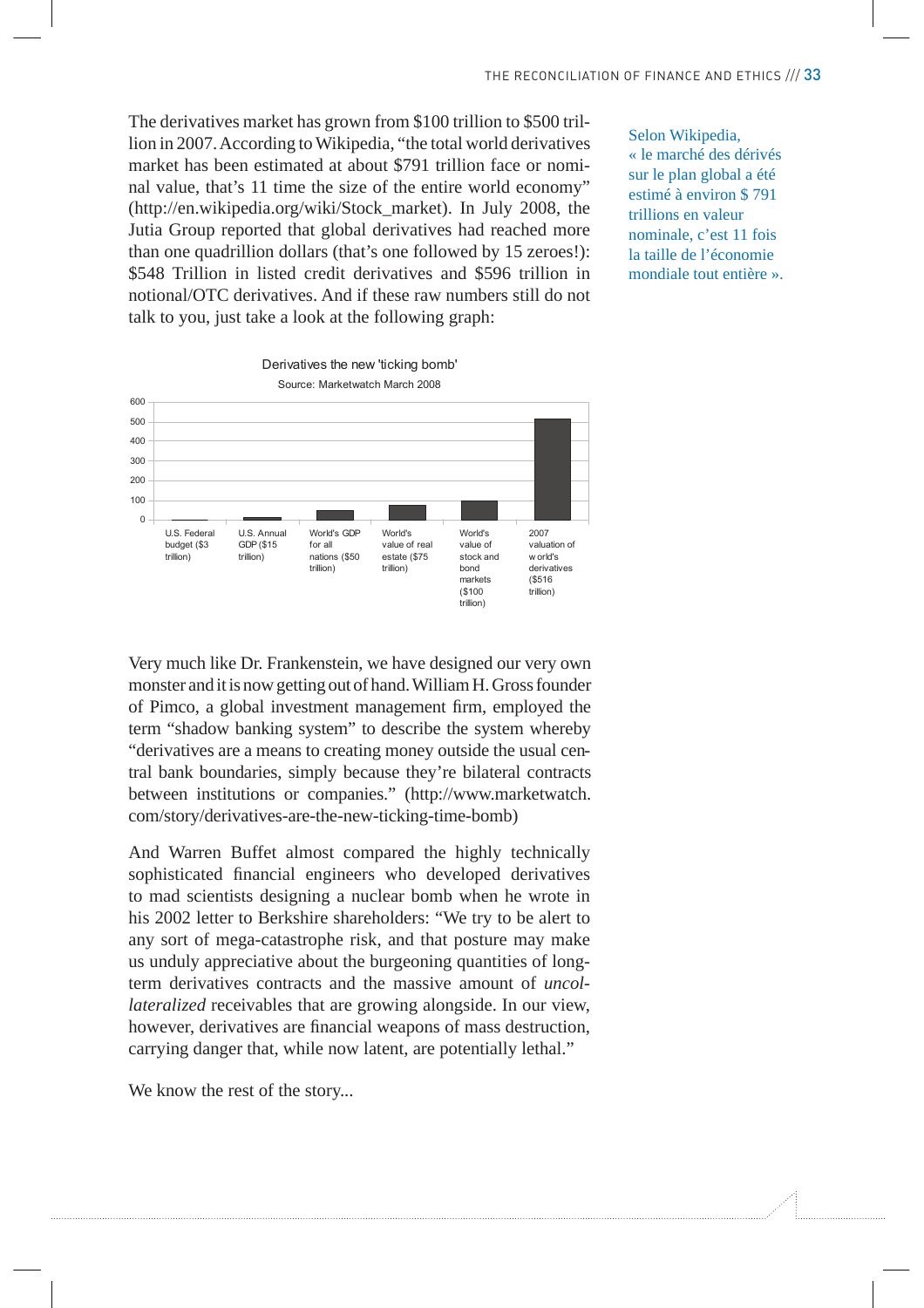La bulle des dérivés, les tabous culturels autour de l'argent, notre tension personnelle autour de l'éthique et la finance... tous ces symptômes, d'une certaine manière, peuvent faire remonter à ce que le philosophe Ken Wilber appelle la « catastrophe de la modernité ».

Ce qui est arrivé, c'est que la sphère de la valeur de la science s'est imposée et la valeur des sphères de l'esthétique et de la morale ont été réduites à une vue monologique.

#### **Modernity Gone Mad**

The derivatives bubble, cultural taboos around money, our own personal tension around ethics and finance... all of these symptoms, in a way, can be traced back to what the philosopher Ken Wilber calls the "Disaster of Modernity."

But first let's quickly clarify what we mean by *modernity*, as it is one of these words to which many meanings can be attached. Historically, modernity loosely starts at the Renaissance and continues in some ways to this day. Philosophically, it refers to our attempt to understand and represent nature as accurately as possible. Scientifically, modernity is about measuring nature and discovering the mechanisms that causes its functioning. Politically, it marked the rise of human rights (equality before the law, outlawing of slavery, women's rights, and so forth). From a techno-economic structure standpoint, it is associated with industrialisation.

Before we investigate the bad news of modernity, first let's acknowledge its good news. Wilber reminds us that "the *governing principles* of the hundred or so democratic nations in today's world are in fact the *principles of modernity* – that is, the values of the liberal Western Enlightenment." (Wilber, 1998.) We have to remember that these human rights that are so dear to us (freedom of speech, religion, assembly, etc.) did not exist on a global scale before the Enlightenment – though they still have to be adopted more universally.

Another way of characterising the dignity of modernity is through the separation of church and state. This is a direct manifestation of what Max Weber called "the differentiation of the cultural value spheres" - that is *the differentiation of art, morals, and science*. What happened typically during the Middle Ages is that someone such as Galileo would clash with the Church because, one, the spheres of science and religion were not differentiated and, two, the latter prevailed. It was not a healthy integration of these value spheres but rather an unhealthy fusion. What differentiation permitted is for someone such as Galileo to pursue his endeavours without being persecuted by the Inquisition.

But then, this differentiation went too far into disassociation. Dignity turned into disaster. What happened is that the valuesphere of science took over as the value-spheres of aesthetics and morals were reduced to a monological view. Art, morals and science went their separate ways. And science unfortunately turned into scientism by dismissing all the interior aspects of consciousness, soul, art, morals, and ethics, arguably because none of these subjective domains can't be apprehended by the 'eye of flesh' of empirical science.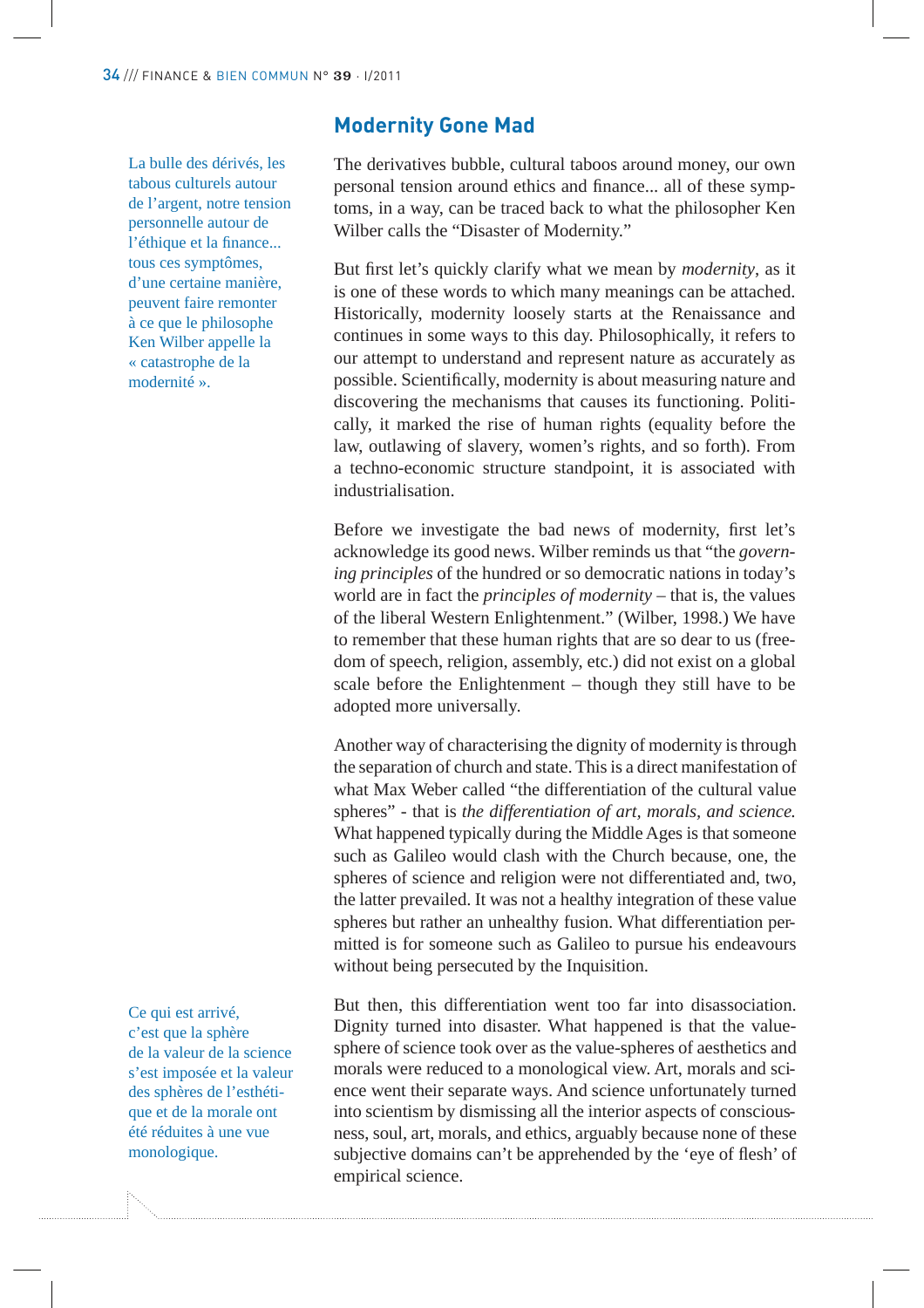So what was declared real, was anything that could be described in an empirical fashion; as all phenomena investigated by empirical science all have what Alfred North Whitehead called a simple location: meaning that you can literally put your finger on them. Therefore, the brain is 'real', 'galaxies' are real. Yet you can't put your fingers on goodness, nor on consciousness (the disaster of modernity has reduced it to brain waves), nor on ethics. Our sense of discomfort has profound roots indeed.

Unfortunately, our conversations around finance have followed the trend set by the disaster of modernity by almost solely focusing on the quantifiable exterior, which is the domain of indexes, statistics, and measurement systems for accounting. While we have no issues speaking intelligently to the quantifiable, we haven't reached the same level of complexity in our 'interior' dimension. And our ethical relationships with finance and money has suffered. We are definitely ill-equipped to address hard to measure data such as goals and motivation, not to mention meaning-making and culture. To this day, finance professionals lack words for these conversations. They are reduced to use terms such as "life planning" or "soft side."

#### **The Paradox of Money**

It's almost funny to think that we apply the principles and methodologies of exact science to finance when we think of the nature of money. Indeed, when we attend a course in finance, read the economics section in the journal, or watch CNBC, it might seem that finance is akin to a hard scientific discipline. And in a way it almost is, when we look at all the charts and numbers. Yet it would be foolish to believe we're really in the realm of strict calculus and exact science.

Bernard Lietaer reminds us that money is actually not a thing; "it's a combination of beliefs, promises, and commitments anchored to some principle upon which enough people rely on so that it can be used to support different types of exchange." (http://www. lietaer.com/2010/09/what-is-money/)

And so there lies the paradox of money: Trapped in the 'disaster of modernity', some finance professionals and economists continue to treat finance as a big machinery and people as routine operators. Yet we just saw money is not only the result of physical workings. It primarily requires subjective integrity and intersubjective ethical agreement. Certainly by looking at charts, we might observe some trends. But these trends are the results of aggregations of human interactions based on agreements. And we should not forget that humans are even less predictable than natural elements, even though classical economists might argue the contrary.

Ce qui a été déclaré réel était tout ce qui pourrait être décrit d'une manière empirique, car tous les phénomènes étudiés par la science empirique ont tous, ce qu'Alfred North Whitehead a appelé, une situation simple, c'està-dire que vous pouvez littéralement les toucher.

#### Malheureusement,

nos discussions autour de la finance ont suivi la tendance amorcée par la catastrophe de la modernité en se concentrant presque uniquement sur l'extérieur quanti fiable. Alors que nous n'avons aucun problème pour parler intelligemment sur le quantifiable, nous n'avons pas atteint le même niveau de complexité dans notre dimension « intérieure ».

L'argent n'est pas seulement le résultat du travail physique. Il exige surtout l'intégrité subjective et un accord éthique inter-subjectif.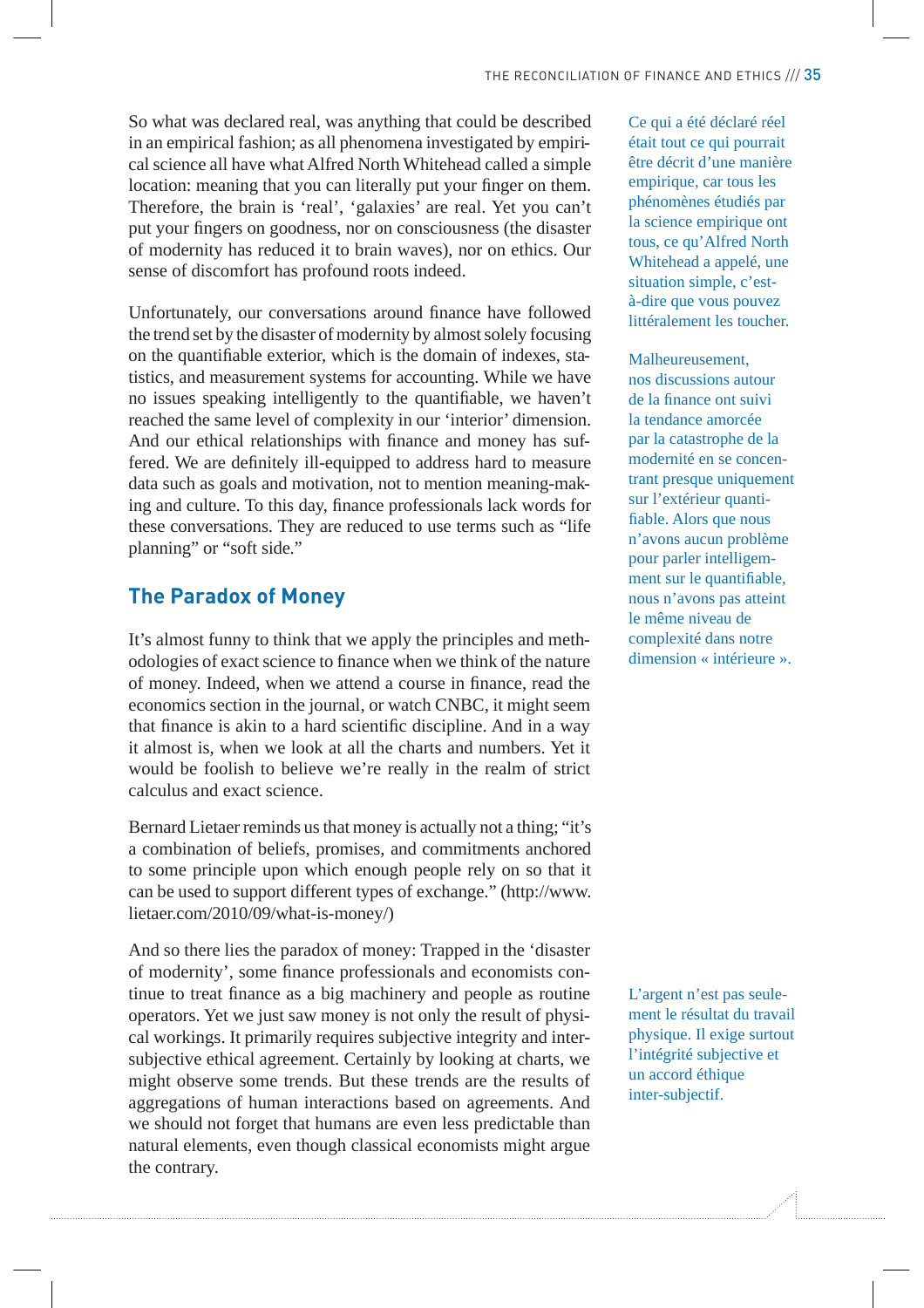In the end, we can't predict what will happen in finance. Its principles are as much of the social as they are of the hard sciences, hence their inexactitude. We shouldn't be surprised then that money is the second most addressed topic in the Christian Bible (Wagner, 2006). Money is both from interior and exterior, hearts and hands.

#### **Rehabilitating the Interior**

The task that lies ahead of us is not to merely promote ethics in finance. Doing so may lead us to think of ethics as a band aid to partially cover the deep wounds left behind by the excesses of finance. No. Our task is to rehabilitate the interior dimension of reality thereby putting as much attention on ethics as we do on [the technical side of] finance.

One of the main lesson of post-modernity - we'll refer very broadly to it as to what emerged in the wake of modernity - is that "reality is not in all ways pre-given, but in some significant ways is a construction, an interpretation (...); the belief that reality is simply given, and not also partly constructed, is referred to as "the myth of the given." (Wilber, 1998).

Immanuel Kant was one of the first philosopher to fight the myth of the given. In *Critique of Pure Reason*, he demonstrated that science wasn't able to come to the conclusion that the interior dimensions of soul, morals, and ethics existed. Furthermore, he demonstrated that science wasn't able to conclude that these interior dimensions *didn't* exist either. Next, in *Critique of Practical Reason*, he went on to demonstrate that indeed the interior dimension could not be addressed by science, but was rather the domain of *dialogical* – or moral, ethical, practical reason. Finally, he brought the subjective aesthetics dimension back into the picture in his *Critique of Judgement*, thereby completing his attempt at integrating the value-spheres of art, morals, and science.

Again, the paradox of money can then be extended to a paradox of science which can be summed up as follows: science itself relies on instruments and structures found only in the interior dimension. These structures not only include cultural backgrounds, linguistic frameworks, and ethical norms, but also devices such as logic, statistical analysis, algebra, complex numbers and so forth, all of which scientists make extensive use. And then 'scientism' claims this interior dimension does not exist in the first place. In other words, the interior dimension both partly shapes our empirical knowledge and can be inquired in its own right.

Other scholars have insisted upon integrating the three value spheres of art, morals, and science. For instance, Karl Popper points out to that, by suggesting that we divide the view of reality

Notre tâche est de réhabiliter la dimension intérieure de la réalité portant ainsi autant d'attention à l'éthique que nous le faisons à [au côté technique de] la finance.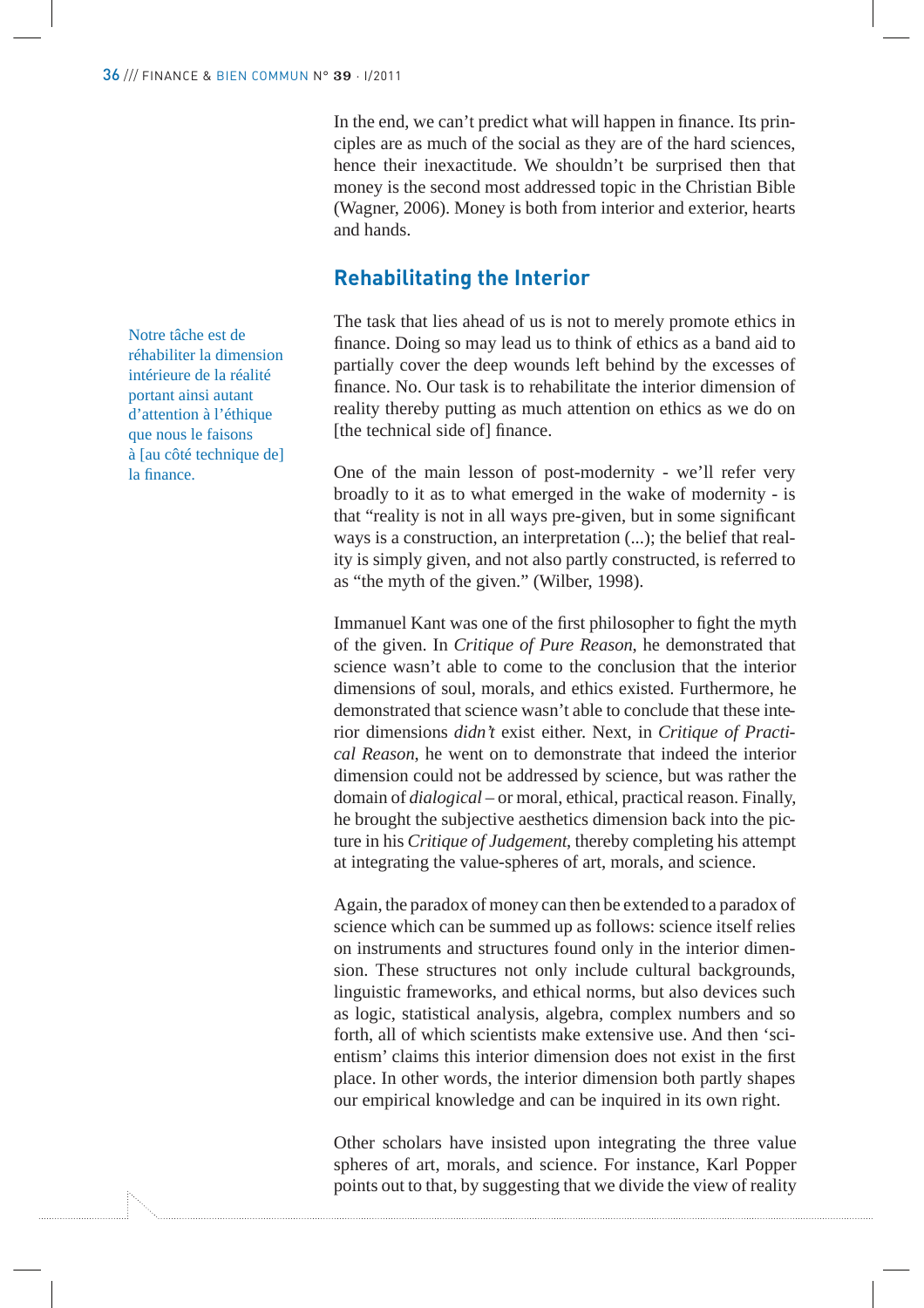into three sub-realities which he calls Worlds. The first World is the physical world investigated by empirical science. The second World refers to the psychological or mental world of thoughts, feelings, perceptions. And the third World is the domain of products of the human mind: tales, stories, myths, languages, songs, paintings and sculptures. The German sociologist and philosopher Jürgen Habermas also divides reality into three worlds: the subjective world, the social world, and the objective world.

Maybe the easiest way to remember the three value-spheres is to use Plato's "the Good, the True, and the Beautiful." In this case, the True refers to the objective of empirical world; the Good refers to the inter-subjective space of ethical appropriateness; and the Beautiful refers to the subjective or aesthetic dimension.

So the question remains: how do we explore these interior dimensions? We've already seen that empirical science, which explores phenomena that have a simple location, is not suited to explore the intangible interior.

Wilber has identified four epistemological families that explore the interior either in its individual or collective dimension: *phenomenology*, which investigates direct experience (the insides of individual interiors); *structuralism*, which explores patterns of direct experience (the outsides of individual interiors); *hermeneutics*, which examines inter subjective understanding (the insides of collective interiors); and *cultural anthropology*, which studies patterns of mutual understanding (the outsides of collective interiors). (Esbjörn-Hargens, 2006). We'll soon examine how a domain of inquiry derived of structuralism can shed some light on the ethical development of individuals.

## **Leadership**

One question that keeps intriguing the public is why do we have, at one end of the spectrum, people such as Joan Bavaria, who pioneered the whole socially responsible investment (SRI) movement and, at the opposite end, people such as Bernie Madoff who used his cognitive capacity to design one of the biggest financial fraud in history.

Joan Bavaria (1943-2008) was the founder of Trillium Asset Management, an independent investment adviser whose mission is to *Invest for a Better World* (since 1982). On the company's website, we can read some words that are employed to describe her character and actions: "humour, compassion, dedication, vision, humanity, mentor, hero; unending commitment to serving clients; a unique vision for how the capital markets intersect with society and the environment..."

Comment pouvons-nous explorer ces dimensions intérieures ?

Un domaine d'enquête dérivé du structuralisme peut jeter quelque lumière sur le développement éthique des individus.

Une question qui intrigue le public est de savoir pourquoi avons-nous, à une extrémité du spectre, des gens comme Joan Bavière, pionnier de l'ensemble du mouvement des investissements socialement responsables (ISR) et, à l'extrémité opposée, des gens comme Bernie Madoff, qui a utilisé ses capacités cognitives pour concevoir l'une des plus grandes fraudes financières de l'histoire.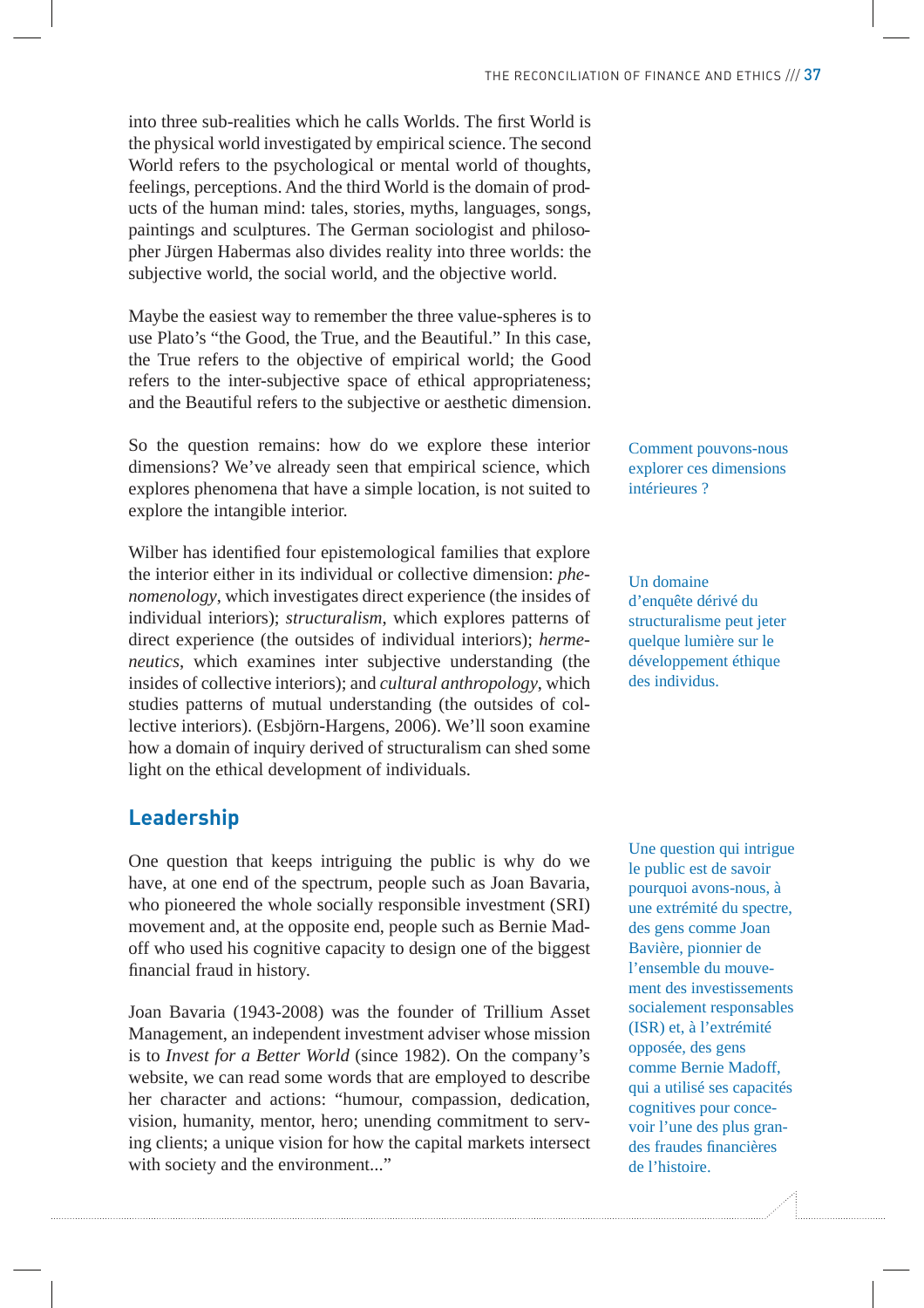When I read testimonies from people talking about Joan Bavaria's character, Jim Collins' work on leadership immediately came to my mind. In his seminal book *Good to Great*, he shares a framework that explains how elite companies were able to produce sustainable results for at least fifteen years. The first key element he describes in his book is that these exceptional companies were led by what Collins calls "Level 5 Leaders". In his *Harvard Business Review* article "Level 5 Leadership" he writes that "Of 1,435 companies that appeared on the Fortune 500 since 1965, only 11 made it into our study. In those 11, all of them had Level 5 leaders in key positions, including the CEO role, at the pivotal time of transition." And, when he sums up what level 5 leaders' character is about, he uses the following terms: "Personal humility"; "Relies principally on inspired standards, not inspiring charisma, to motivate;" "Channels ambition into the company, not the self; sets up successors for even greater success in the next generation." What we read about Joan Bavaria is very close to the description Jim Collins makes of level 5 leaders. Yet he admits there is one key element he has not been able to delve into with his research, and that is what he calls the "black box" of inner development of an individual to Level 5.

#### **The Black Box of Inner Development**

Once again, Jim Collins himself has been a "victim" of the disaster of modernity – though by his own recognition – by focusing his research on the exterior dimensions of reality: he used empirical studies to investigate leaders and he concentrated exclusively on the financial bottom line of companies. Indeed, to investigate an individual's inner development requires making use of the appropriate method of inquiry, typically developmental psychology, which is itself influenced by structuralism. For over half a century, developmental theorists such as Jean Piaget, Jane Loevinger, Jenny Wade, Erik Erikson, Susanne Cook-Greuter, Howard Gardner, Robert Kegan, Lawrence Kohlberg, and Carol Gilligan have investigated the interior unfolding of the human being.

Howard Gardner's work on "theory of multiple intelligences" is particularly helpful when it comes to understanding why individuals with comparable cognitive capacities may display very different ethical behaviours. He explains, "We observe daily that only one kind of talent – say, technological creativity – is being rewarded, and only one measure  $-$  say, profitability in the mar $ketplace - is being recognized. These indices are insufficient;$ other parts of the human spirit merit recognition, respect, and veneration." (Gardner, 1999). While acknowledging the importance of intelligence quotient, Gardner invites us to value other important manifestations of human intelligence (interpersonal, intra-personal, musical, spatial, and bodily-kinaesthetic). He

Étudier le développement intérieur de l'individu nécessite de faire usage de la méthode appropriée d'enquête, la psychologie développementale généralement, qui est elle-même influencée par le structuralisme.

Les travaux de Howard Gardner sur la « théorie des intelligences multiples » sont particulièrement utiles quand il s'agit de comprendre pourquoi des individus avec des capacités cognitives comparables peuvent afficher des comportements très différents sur le plan éthique.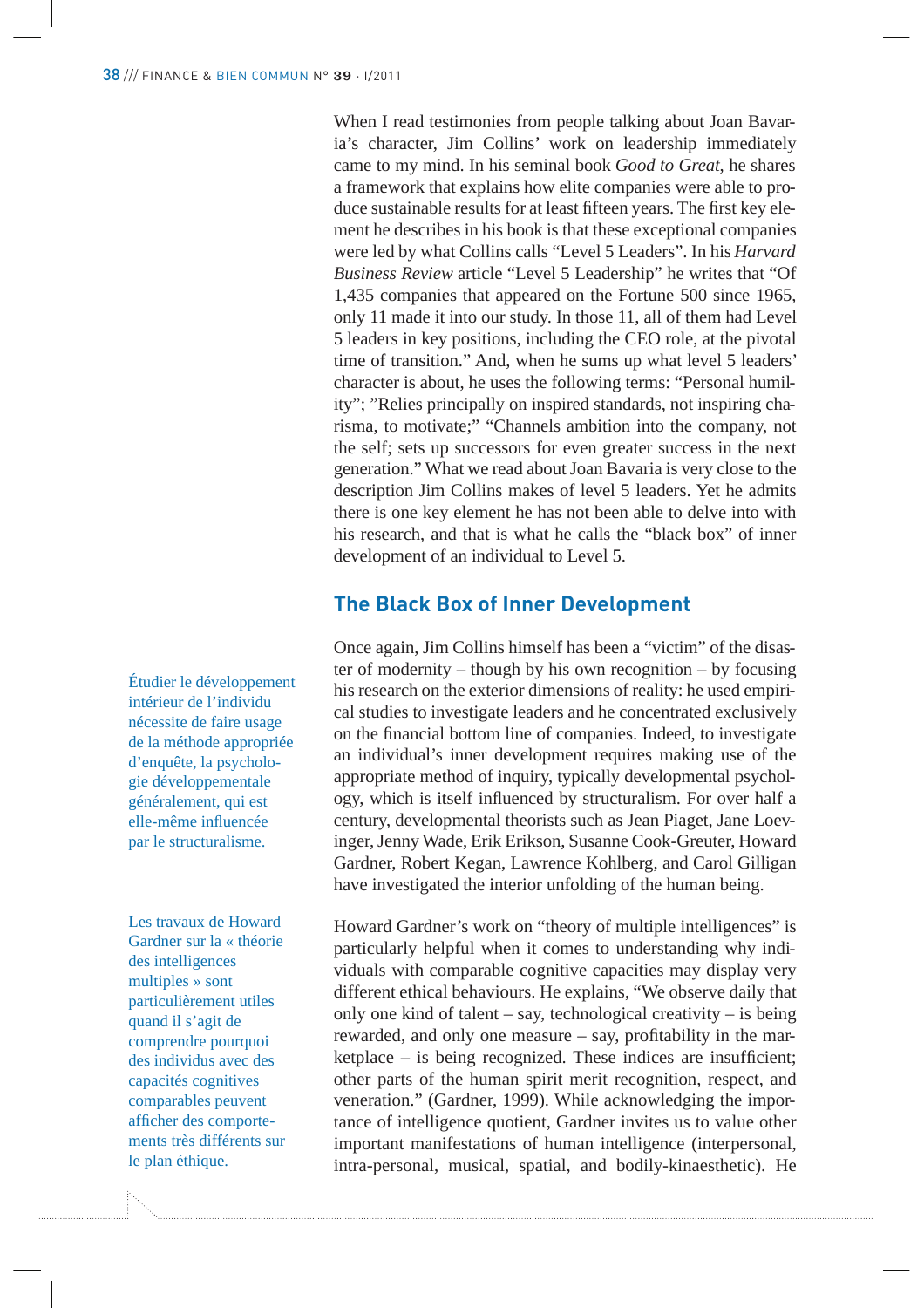agrees that his way of framing his theory is simply one of several legit approaches to look at the different human capacities. His and others' work in the area of developmental psychology form the backbone for a broader comprehension of human interior's unfolding referred to as "developmental streams." Taking Gardner's and his peers' work into consideration, we can point to five human aptitudes most appropriate to understand discrepancies in ethical behaviours: Cognitive aptitude – general intellectual abilities including logic, reason, linguistic, analysing, and decision-making; Emotional aptitude – ability to access one's own emotions and those of others, to derive meaning from them and to manage them; Ethical aptitude – being able to use accessible information, and to take decisions with regard to the needs and wants of others to bring about the highest good for all concerned; Physical aptitude – awareness of one's body and ability to use it in skilled ways; Spiritual aptitude – ability to gather and use wisdom in the investigation of "what matters most."

And so different people display unequal levels of "expertise" in various domains. We can illustrate these discrepancies using a "psychological equaliser."



Let's dive into some *very broad* orienting generalisations around what low, medium, and high levels of ethical aptitudes might look like. We may compare people that exhibit a low - or pre-conventional (Kohlberg, 1973) level of ethical aptitude to children who will determine the rightness or wrongness of their actions on the basis of whether they get caught or not. The main difference between adults and children with a similar ethical capacity lies in Les personnes qui présentent un niveau préconventionnel d'aptitude éthique déterminent si leurs actions sont bonnes ou mauvaises sur le fait de se faire « attraper » ou non.

Ses travaux, et ceux des autres, dans le domaine de la psychologie du développement constituent l'épine dorsale d'une plus large compréhension du développement de l'intérieur humain appelé « flux de développement ».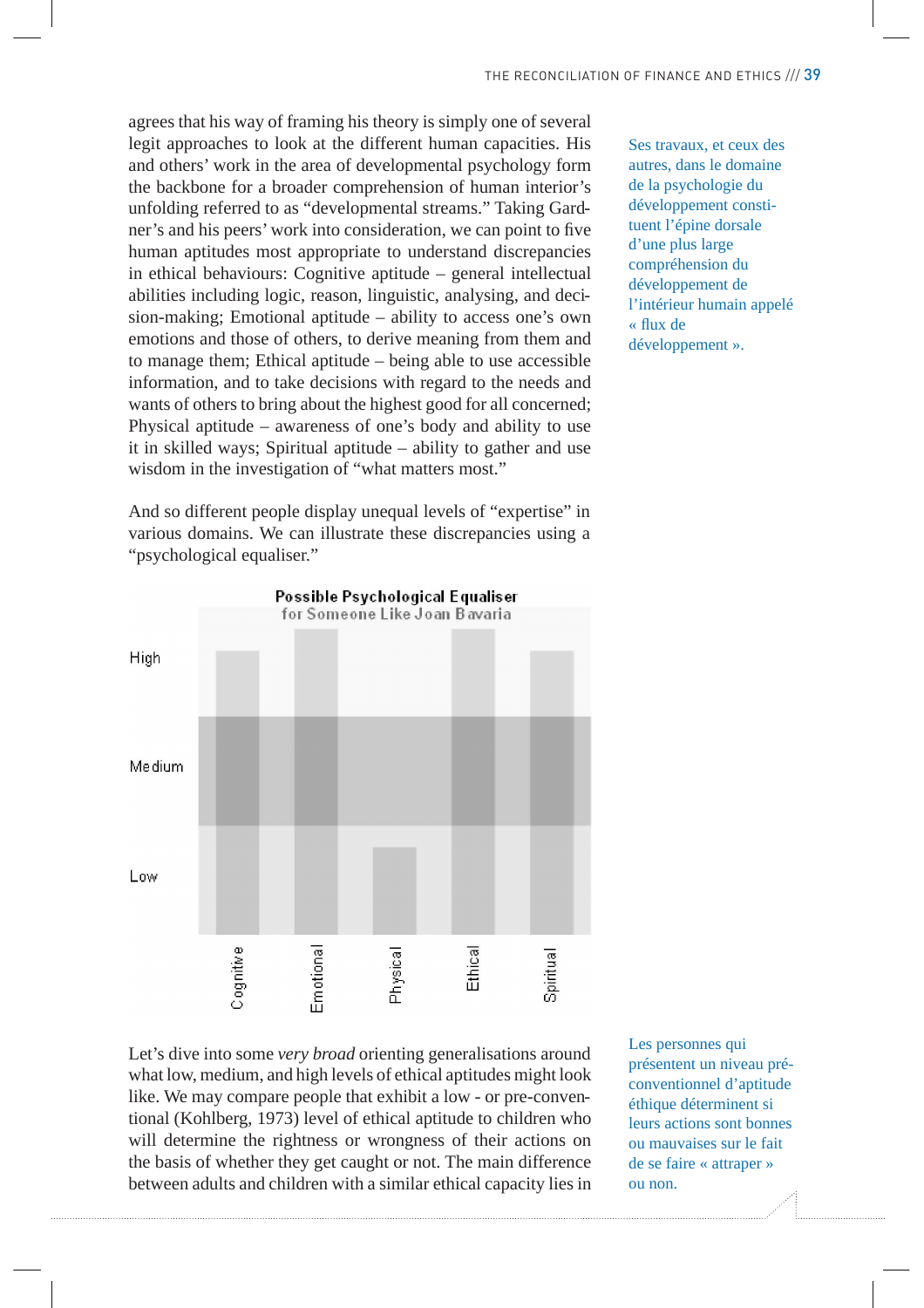

éthique se réfère plutôt à la tenue de l'espace d'un cadre global pour que la pensée puisse émerger. En effet, un tel cadre est nécessaire pour rendre des jugements nuancés sur des dilemmes très ambigus, pour donner un sens aux différentes structures éthiques des gens et des cultures, et pour prendre une multiplicité de perspectives en compte.

L'éthique post-conventionnelle se concentre sur des intentions plutôt que sur le comportement extérieur : de l'extérieur, vous pouvez observer deux comportements individuels semblant être très similaires, mais ils peuvent en fait être motivés par des intentions très différentes.

adults' cognitive capacity to design complex schemes in order to avoid "getting caught." As long as they can do so, they will act with the purpose of immediate gratification without attending to the impact their behaviours might have on others.

**Possible Psychological Equaliser** 

The medium – or conventional – level of ethical aptitude is what most people equal ethics to when they think of, or use this term. At this stage, it is about behaving according to the rule of the law. Or similar to adolescents, it is also about acting in conformity with group expectations. Consequently, people won't break the rules and may even experience guilt by doing so, even if they don't "get caught."

At high – or post-conventional – level of ethical aptitude, it is not about being told how to live, or about how to give precise and definitive answers to moral questions, or about following a textbook. It's rather about holding the space for an overarching framework for thinking to emerge. Indeed, such a framework is needed to make nuanced judgements around highly ambiguous dilemmas, to make sense of people's and cultures' different ethical structures, and to take a multiplicity of perspectives into account. Post-conventional ethics focuses on one's intentions rather than one's outward behaviours: from the outside, you may observe two individual exhibiting very similar behaviours, but they may actually be moved by very different intentions. At this stage, the challenge is about becoming a truly authentic and courageous individual who stays present and centred, holding to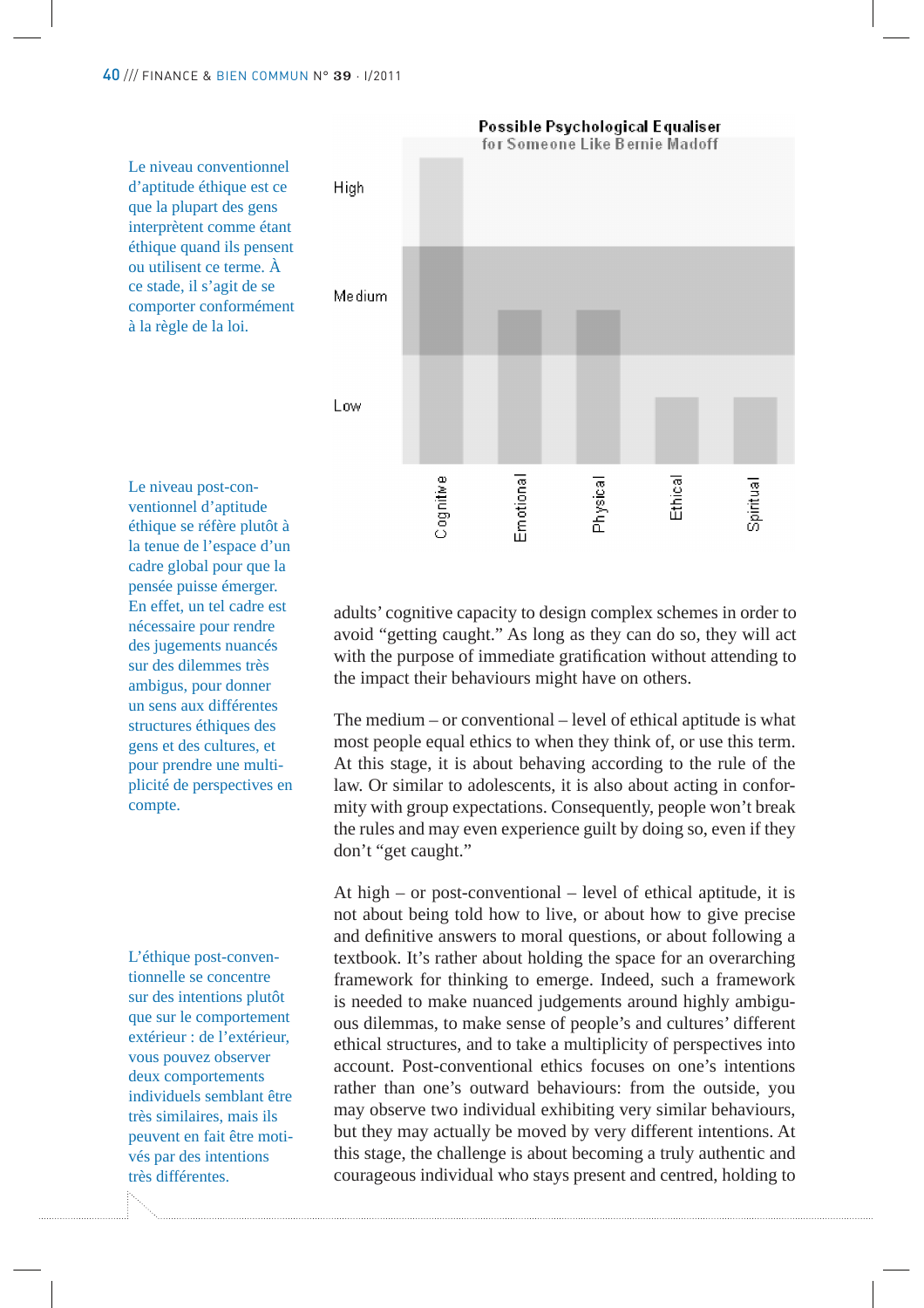his – world-centric rather ethnocentric or egocentric – principles in the face of difficult and complicated choices.

We have yet to examine how to foster the development of integrated professionals that display excellence in both the exterior (technical) and interior (ethical) dimensions. It is time to move now from epistemology to application.

#### **From Philosophy to Action**

Getting back to our main thesis, it is not by merely attempting to apply ethics as a band aid that we'll be able to heal the deep wounds produced by the excesses of finance. For us practitioners, the question is how can we weave ethical concern or the interior dimension into the very fabric of everything we do in relation to ourselves, others, and organisations. In other words, one mode of framing the concept of ethics is that being ethical is about leading oneself with the purpose of being – and staying – in alignment with one's values, thereby demonstrating personal integrity. In relation to others, ethical concern is about cultivating mutuality and engaging with others with the intention of fostering reciprocation and interdependence. Still at an organisational, inter-organisational level and beyond, ethical concern is about being compelled to act with the purpose of advancing sustainability.

One particular *practice* that can blend these three objectives is called 'action inquiry'. "It is a way of simultaneously conducting action and inquiry as a disciplined leadership practice that increases the wider effectiveness of our actions." (Torbert, 2004). The action part refers to our behaviours – what we do, what we say. The inquiry part points to questioning and reflecting  $-$  within ourselves, or in relation to others – as we engage in anything that we do.

To ground ourselves, let's dive into the story of Steve Thompson, as he reflects on an incident with his boss, Ron Cedrick (excerpted from Torbert, 2004, pp.14-16):

Pour nous praticiens, la question est de savoir comment pouvons-nous tisser les préoccupations éthiques ou la dimension intérieure dans l'ensemble de tout ce que nous faisons par rapport à nous-mêmes, aux autres et aux organisations.

Une pratique particulière qui peut combiner ces trois objectifs est appelée « questionnement action ».

La partie action se réfère à nos comportements – ce que nous faisons, ce que nous disons. Le questionnement se réfère au fait de s'interroger et de réfléchir – en nousmêmes, ou par rapport aux autres – étant donné que nous nous engageons dans tout ce que nous faisons.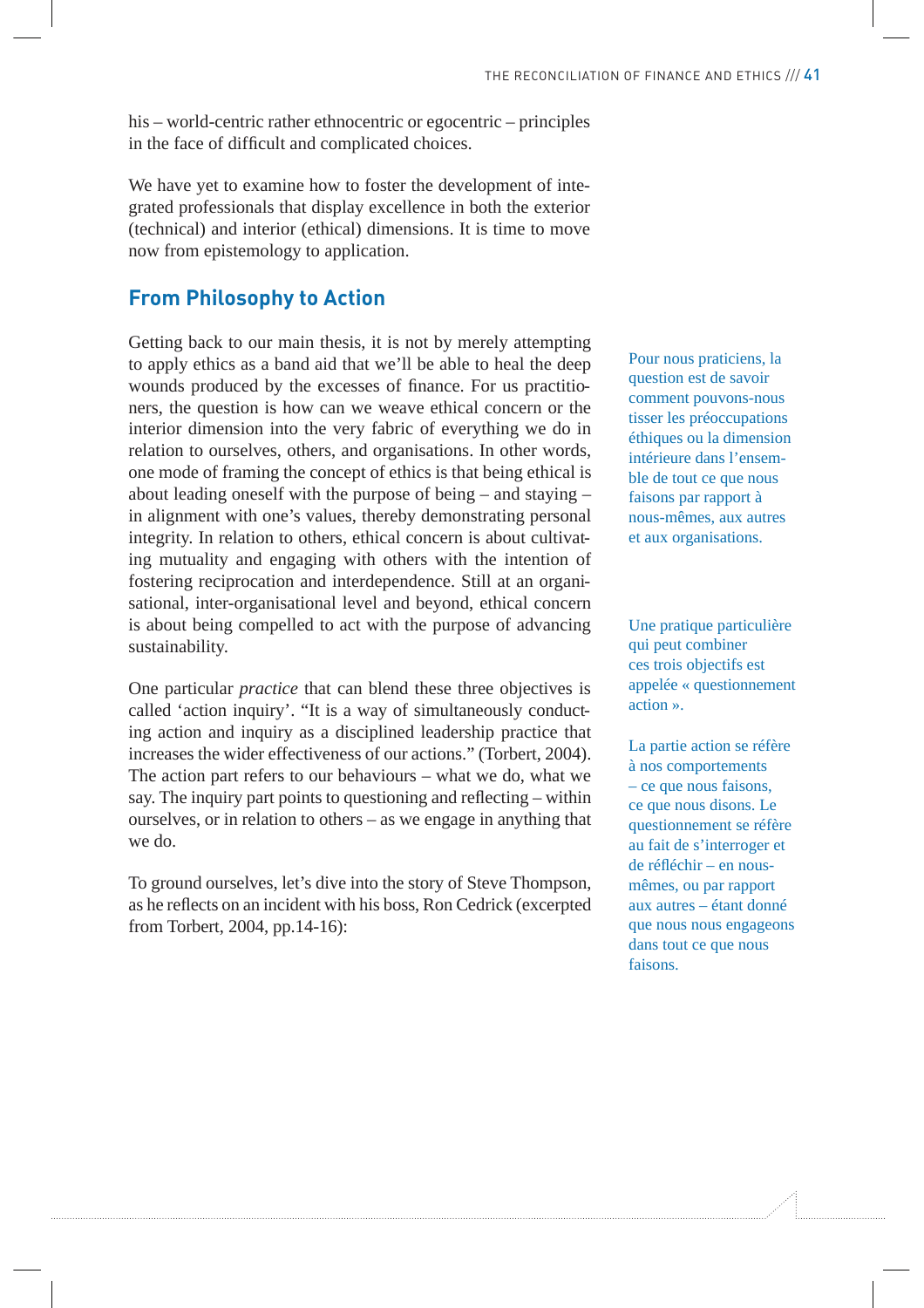#### **Steve's story**

*"Steve's team is laying underwater pipeline when a storm begins to blow around their (...) platform.*

*The most critical part of this dangerous procedure is the launch and recovery of the six-man bell through the "interface" - the wave-affected !rst 25 feet below the ocean surface. Rough seas have separated more than one diving bell from its winch. When this happens, there is little hope of returning the divers alive.*

It was my first job as project manager, so it was of particular *importance to me that the crew was doing an outstanding job and Cedrick was extremely pleased with our performance. (...) And, no matter how dif!cult, his projects always came in ahead of schedule.*

*The bell had just gone into the water for an anticipated 12-hour run when the wind changed direction and was coming at us from the same direction as the moderate swell, just as it does before it really blows. I alerted the shift supervisor to keep an eye on the weather and went up to the bridge for a look at the most recent forecast and facsimile, which confirmed my suspicions.* 

*Just then, Cedrick came up to me, "I personally appreciate the !ne job you and your boys are doing and I know it'll continue. I know the weather's getting up a bit, but we have to complete the*  flow line connection today to stay ahead, so we need to keep that *bell in the water as long as we can before we let a little ole weather shut us down. I've seen the respect those boys have for you and I know they'll do what you ask."*

*"Yes, sir" I responded con!dently. What was going on inside me at that moment sounded different though. The moment I reviewed the weather on the bridge, I became tense with fear. I was afraid I wouldn't have the strength of character to shut down the operation in the face of my overwhelming desire to succeed objectively and in Cedrick's eyes. I was also afraid I would have to deceive my people into thinking that pushing our operating limits was justi!ed.*

*The outcome was all too predictable. I kept the bell in the water too long. The weather blew a gale. The recovery of the bell through 20-foot seas was perilous. I compromised the safety of the divers and set a poor precedent for the permissible operating parameters. I received no satisfaction from the major bonus*  Cedrick gave me for "pulling it off" - we did complete the flow*line connection. Inside me, the awareness that I had manipulated and jeopardized the safety of my fellow workers galled my illusion that I was an honest, ethical man."*

Pour utiliser une terminologie empruntée à la théorie des systèmes, les professionnels de la finance doivent s'engager dans un apprentissage en triple boucle. Non seulement ils doivent surveiller leurs actions (boucle simple) et adapter leur stratégie (boucle double) dans le but d'atteindre certains des résultats escomptés, mais ils doivent également développer ce que Torbert appelle une « super-vision » (triple boucle) qui leur permet de prendre du recul afin de donner, si nécessaire, de l'espace pour que la préoccupation éthique puisse émerger.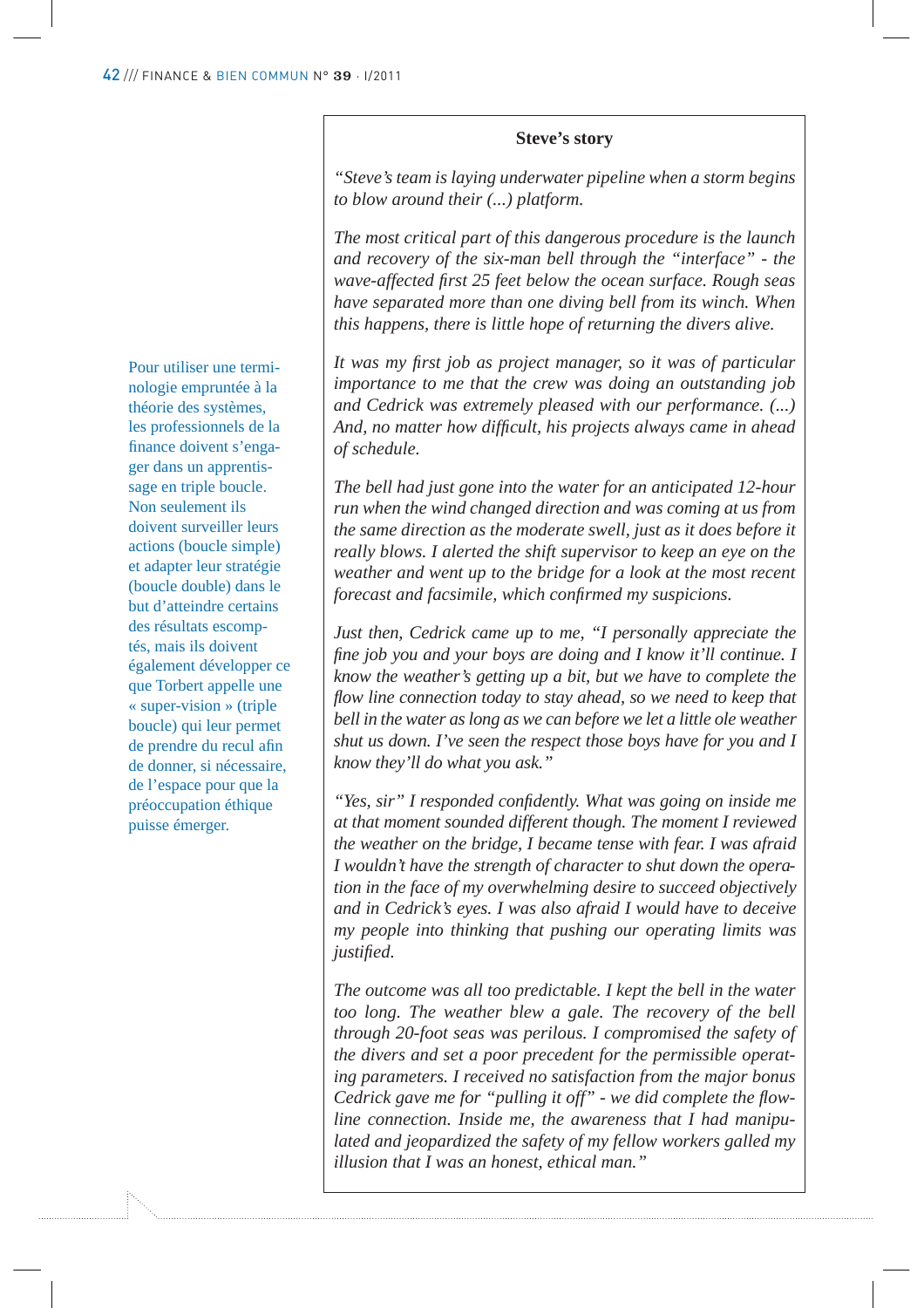Now let's just replace Steve Thompson with a portfolio manager or a trader who is subject to an intense pressure coming from every corner, clients, colleagues, and his or her institution. Now let's just add the constraint that he or she has to act and take decision moment to moment. How can ethical concern be put into the equation, not only before or after the fact, but as any situation unfolds second after second?

#### Here are some learning that we can derive from Steve's story:

To use a terminology borrowed from systems theory, finance professionals have to engage in triple-loop learning. In other words, not only do they have to monitor their actions (singleloop) and adapt their strategy (double-loop) with the purpose of achieving some desired results, they also have to develop what Torbert calls a 'super-vision' (triple-loop) that allows them to take a step back in the moment in order to, when necessary, give space for ethical concern to emerge. When recounting his experience, Steve Thompson shares how he felt tension and fear because he was facing multiple conflicts of interest as Cedrick pushed him to resume the operations: he wanted to stay true to the image his boss had of him; he wanted to perform well – who does not want to? - he wanted to attend to the well-being of his team; and he wanted to view himself as an ethical man. What he lacked during his encounter with Cedrick was a capacity to not only be aware of the incongruity that was happening in himself, but also to maintain this awareness in order for him to change his course of action.

Torbert suggests several practices to advance one's capacity to sustain inquiry in the midst of action: Noticing how we feel as we move from one activity to another, or after interactions we have with any interlocutor; keeping a journal to investigate the various territories of our experience – our achievements, our behaviours, our strategies, and our intentionality; attending to the way we speak – are we sharing our intent behind a conversation; are we elaborating on our thinking; are we inquiring into others' opinions, and so forth?

#### **Unilateral Power**

Steve's story brings out another issue, that of unilateral power. In the story, we can witness how Cedrick made use of his cognitive and interpersonal abilities to slyly put pressure on Steve. First, he relied on his primary positional authority as Steve's superior; then he used his secondary positional authority as an expert; and finally, he minimized the situation by reducing the storm to some "little ole weather." On a larger scale, we can see how such approaches resting on unilateral power – action without inquiry – can give birth to major scandals. Symmetrically,

Torbert suggère plusieurs pratiques pour faire progresser la capacité à soutenir le questionnement dans le milieu de l'action. Remarquer comment nous nous sentons quand nous nous dirigeons d'une activité à une autre, ou après les interactions que nous avons avec tout interlocuteur ; tenir un journal pour analyser les différents aspects de notre expérience - nos réalisations, nos comportements, nos stratégies et notre intentionnalité ; participer à la façon dont nous parlons - partageons-nous notre intention derrière une conversation ; notre façon de penser est-elle élaborée? Questionnonsnous les opinions des autres ?

L'ensemble du mouvement de l'investissement socialement responsable (ISR) pratique un type d'apprentissage en triple boucle. Stratégiquement, il a déployé de nouvelles approches telles que l'engagement des entreprises, l'investissement communautaire et la défense des politiques publiques (boucle double). Le mouvement ISR est également un pionnier de nouvelles méthodologies pour évaluer la performance des entreprises en prenant en compte des aspects économiques, sociaux et environnementaux.